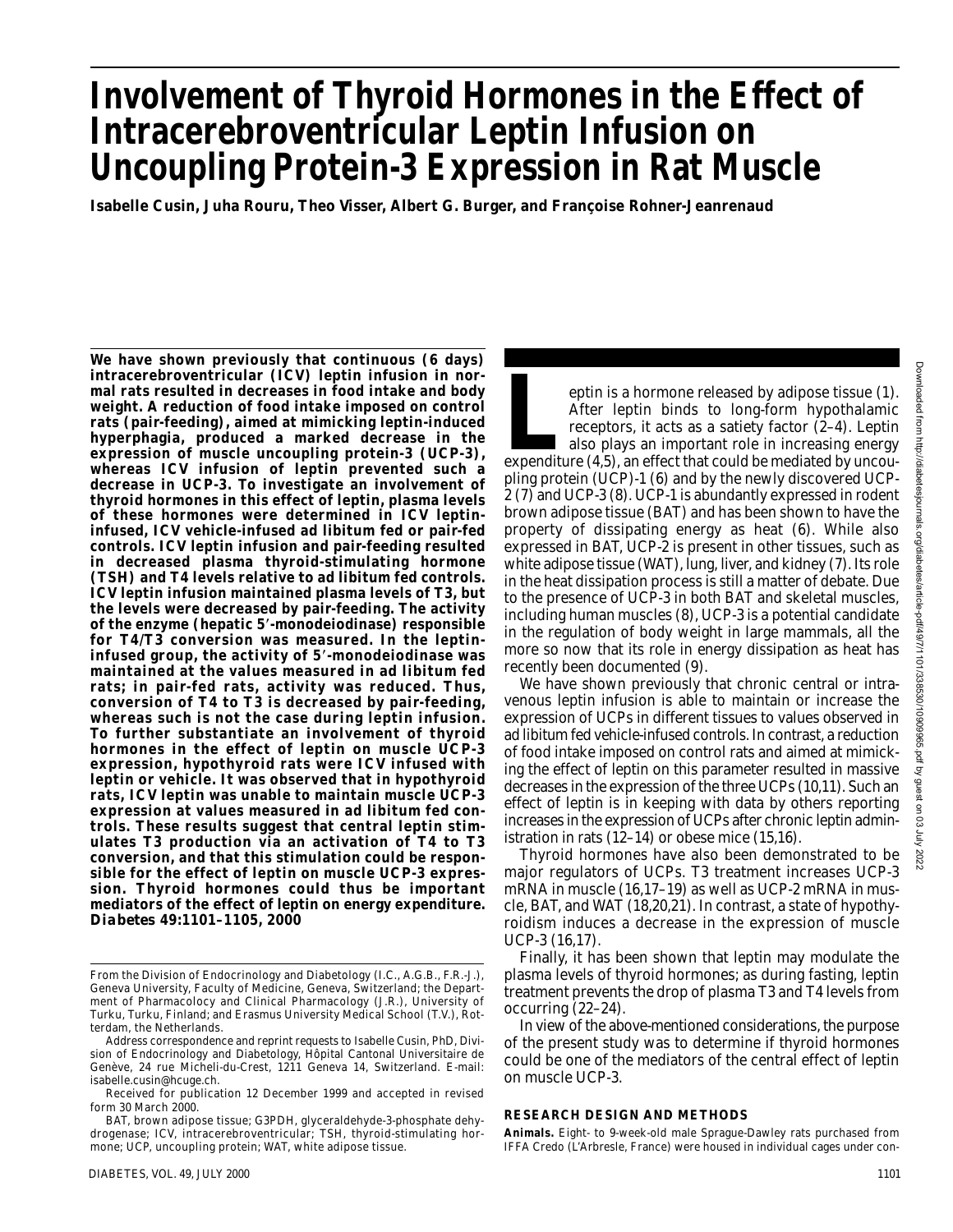ditions of controlled temperature (23°C) and illumination (7:00 A.M.–7.00 P.M.). They were allowed ad libitum access to water and standard laboratory diet (Provimi Lacta SA, Cossonay, Switzerland) unless otherwise stated. Food intake and body weight were measured daily.

**Chronic intracerebroventricular infusions.** Rats were anesthetized with intramuscular ketamin/xylazine used at 45 mg/kg and 9 mg/kg, respectively (Parke-Davis and Bayer, Leverkusen, Switzerland) and equipped with a cannula positioned in the right lateral ventricle. After 1 week of recovery, osmotic minipumps (model 2001, Alza Corporation, Palo Alto, CA) delivering 12.5 µg of leptin per day (recombinant mouse leptin provided by Novartis, Basle, Switzerland) for 6 days or its vehicle (Tris 0.1 mol/l, pH 9) were connected to the intracerebroventricular (ICV) infusion cannula via a polyethylene catheter under ether anesthesia (25). Three groups of rats were investigated: 1 group of rats were ICV infused with leptin; 1 group of control rats were ICV infused with the vehicle and allowed to eat ad libitum; and 1 group of control rats were ICV infused with the vehicle but pair-fed to the amount of food consumed by leptin-infused animals. The pair-feeding regimen was performed as follows: average daily food intake for the leptin-treated group was calculated; one-third of this amount of food was given in the morning (8:00 A.M.), and the remaining two-thirds were given before the extinction of the light (6.00 P.M.), based on a preliminary study of food consumption during the day and the night.

**Chemical thyroidectomy.** Rats were treated with methimazole (2-mercapto-1-methyl-imidazole; Fluka Chemie, Buchs, Switzerland) in their drinking water at a dose of 0.2 g/l. Eighteen days later, 1 group of rats was ICV infused with leptin for 6 days, and 2 groups of control rats, ad libitum fed or pair-fed respectively, were ICV infused with the vehicle.

**5**-**-Deiodinase type I activity.** Monodeiodinase type I activity was determined in liver homogenates using 1 µmol/l rT3 and 1 mmol/l dithiothreitol with 10 min incubation by measuring the release of radioiodine from [<sup>125</sup>I]rT3 according to the method of Leonard and Rosenberg (26).

**Northern blots.** At the end of each experiment, skeletal muscles were removed and total RNA extracted (27). Aliquots of 10 µg were size-fractionated on 1.5% agarose gels. Blots were hybridized (Quikhyb, Stratagene) to random primed labeled cDNAs for UCP-3 (provided by D. Ricquier, Meudon, France; GenBank Accession U92069), β-actin (Clontech Laboratory, Palo Alto, CA) or glyceraldehyde-3-phosphate dehydrogenase (G3PDH) (Clontech Laboratory) (28). Autoradiographs (X-Omat-AR; Kodak, Rochester, NY) were quantified by densitometry with the Image Quant Software (Molecular Dynamics, Sunnyvale, CA). Abundance of UCP-3 mRNA relative to that of  $\beta$ -actin or G3PDH was expressed as a percentage of corresponding ad libitum fed vehicle-infused controls.

**Measurements of plasma hormones and metabolites.** Thyroid-stimulating hormone (TSH), T3, and T4 levels were measured by radioimmunoassay (DPC Technic, Los Angeles, CA; Immulite 2000, rat TSH application: LKRTS, T3: L2KT32, T4: L2KT42; Laboratoire de Chimie Clinique, Hopital Cantonal, Geneva, Switzerland). **Statistical analysis.** Statistical analysis of the data was carried out by 1-way analysis of variance followed by the Turkey procedure for multiple comparisons. The calculations were performed using the Statistica software (Statsoft, Palo Alto, CA). A *P* value < 0.05 was considered statistically significant.

#### **RESULTS**

As expected, chronic (6 days) ICV leptin administration in normal rats resulted in a marked decrease in body weight (Table 1). Leptin-treated rats had a 50% decrease in food intake that was mimicked by the pair-feeding regimen (data not shown).

#### TABLE 1

Effects of ICV leptin administration on body weight changes in normal and hypothyroid rats

|                               | Body weight changes<br>over 6 days (g) |
|-------------------------------|----------------------------------------|
| Ad libitum controls           | $11.7 \pm 2.3$                         |
| Leptin                        | $-26.7 \pm 3.3^*$                      |
| Pair-fed controls             | $-29.9 \pm 1.2^*$                      |
| Hypothyroid leptin            | $-29.6 \pm 1.7^*$                      |
| Hypothyroid pair-fed controls | $-29.3 \pm 4.4^*$                      |

Data are means  $\pm$  SE of 5 or 6 animals per group. Continuous vehicle or leptin infusion (12.5  $\mu$ g/day) over 6 days. \* $P \le 0.05$  compared with ad libitum fed controls.

In euthyroid rats, both the ICV infusion of leptin and the pair-feeding regimen resulted in decreases in plasma TSH levels compared with values obtained in ad libitum fed controls (Fig. 1), although they failed to reach statistical significance. As further shown by Fig. 1, both the ICV leptin infusion and the pair-feeding regimen produced significant decreases in plasma T4 levels (28 and 44%, respectively; intergroup difference, NS) relative to ad libitum fed controls. In contrast, plasma T3 levels of the leptin-infused rats were maintained at values similar to those of ad libitum fed controls, whereas a 28% decrease in the T3 levels was measured in the pair-fed animals (Fig. 1). These results suggested a difference in the conversion of T4 to T3 between the leptin-infused rats and the pair-fed control group. Therefore, the activity and expression of hepatic 5'-mondeiodinase (type I), the main enzyme responsible for T4/T3 conversion, were measured. As shown by Fig. 2, the deiodinase activity was unaltered, but its mRNA levels were decreased by 50% in the leptin-infused group compared with the ad libitum fed one. Quite different was the situation observed in the pair-fed controls, in which the activity of the enzyme was significantly decreased and its expres-



**FIG. 1. Plasma TSH (***A***), T4 (***B***), and T3 (***C***) levels in ICV vehicle**infused control rats fed ad libitum ( $\Box$ ), ICV leptin-infused rats ( $\blacksquare$ ), **and ICV vehicle-infused rats pair-fed to the amount of food consumed by the leptin-infused group ( ). Continuous vehicle or leptin infusion (12.5 µg/day) over 6 days. Means**  $\pm$  **SE of 5 or 6 animals per group.**  $*P \leq$ **0.01 vs. ad libitum fed controls.**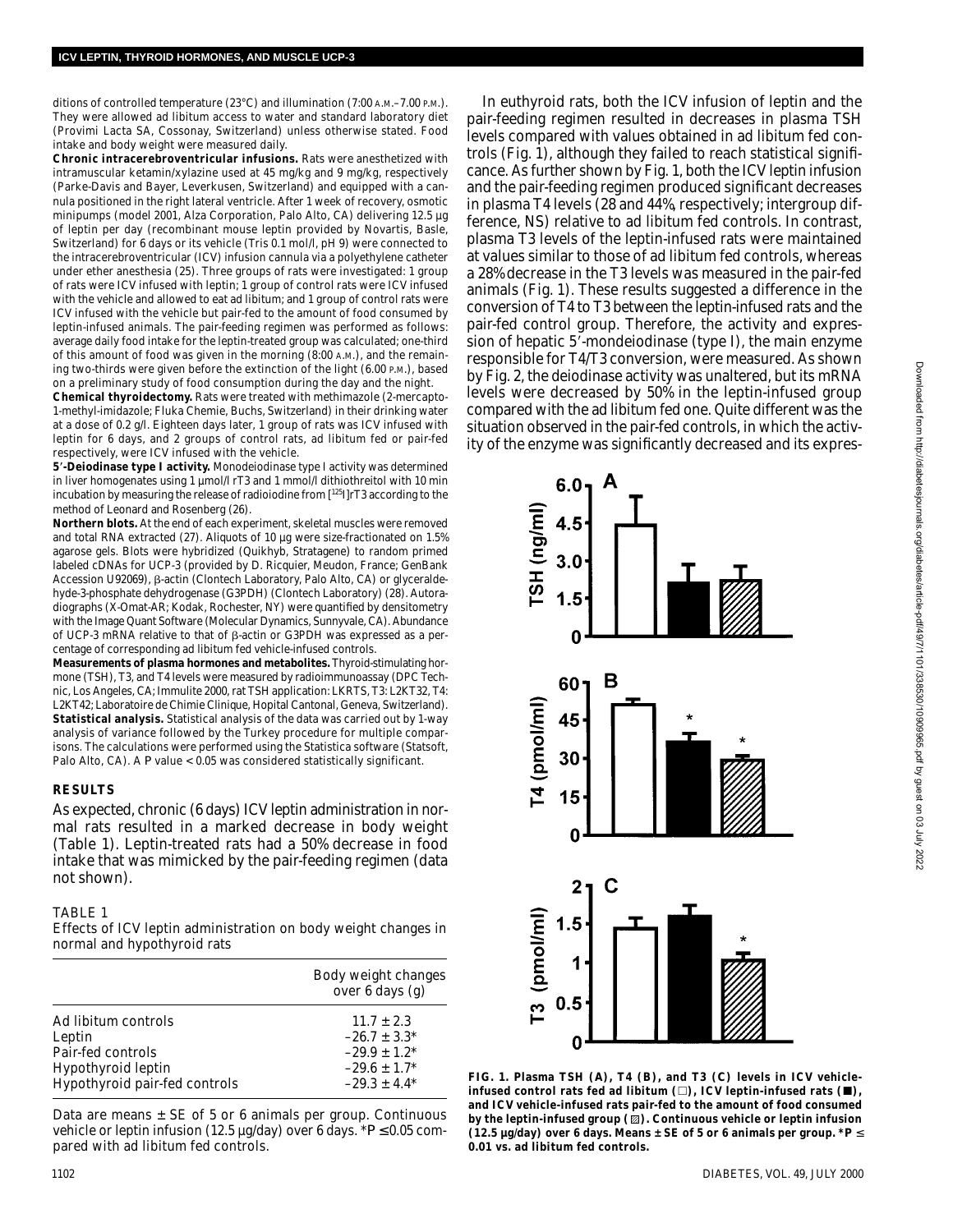

**FIG. 2. Monodeiodinase type I (D1) activity (***A***) and mRNA (***B***) levels** in liver of ICV vehicle-infused control rats fed ad libitum (□), ICV leptin-infused rats ( $\blacksquare$ ), and ICV vehicle-infused rats pair-fed to the amount of food consumed by the leptin-infused group ( $\mathbb Z$ ). Continuous vehicle **or leptin infusion (12.5 µg/day) over 6 days. Means ± SE of 5 or 6 ani**mals per group.  $*P \leq 0.05$  vs. ad libitum fed controls.

sion barely detectable (Fig. 2). These results are compatible with the hypothesis that leptin may play a role in maintaining a normal conversion of T4 to T3, a process that is markedly decreased in pair-fed animals by the reduction in food intake mimicking that brought about by leptin.

In earlier experiments, we have shown that leptin infusion to normal rats prevented the decrease in muscle UCP-3 expression that was due to the reduction of food intake elicited by pair-feeding (10). To investigate a possible involvement of thyroid hormones in this effect of leptin, central leptin infusion was carried out in hypothyroid rats, and its effect on muscle UCP-3 expression was compared with that measured in normal ad libitum fed controls and in hypothyroid pair-fed controls. Plasma TSH levels were increased relative to ad libitum fed controls in both groups of hypothyroid rats  $(147.5 \pm 12.2 \text{ ng/ml in leptin-infused}, 106.7 \pm 23.8 \text{ ng/ml in pair-}$ fed controls vs.  $13.7 \pm 2.2$  ng/ml in ad libitum fed controls,  $n =$ 5–8; *P* at least < 0.05 vs. ad libitum controls). Plasma T3 levels were barely measurable in hypothyroid rats  $(0.15 \pm 1)$ 0.1 pmol/ml in leptin-infused and  $0.48 \pm 0.2$  pmol/ml in pairfed control rats,  $n = 5-8$ , NS), and plasma T4 levels were undetectable in these animals (<7 pmol/ml). As depicted in Fig. 3, compared with values of muscle UCP-3 mRNA measured in normal ad libitum fed rats, those obtained after a chronic ICV leptin infusion in hypothyroid rats were extremely low and comparable to the values measured in hypothyroid pair-fed controls. Thus, in hypothyroid animals, leptin fails to maintain the expression of UCP-3 as it does in normal rats. The body weight loss brought about by leptin and by pair-feeding in hypothyroid rats was identical to that measured in normal rats (Table 1).

#### **DISCUSSION**

We have shown previously that chronic ICV leptin infusion in normal rats maintained or even increased the expression of UCPs in different tissues—that of UCP-3 in muscle, in particular. This was observed in spite of the presence of a decreased food intake produced by the leptin treatment. Food restriction per se (produced by a pair-feeding regimen to mimic the leptin-induced hypophagia) resulted in a marked decrease in the expression of these proteins (10). Such an effect of leptin is in agreement with other studies reporting that leptin administration for several days leads to increased expression of UCP-2 in WAT (12,14) and of UCP-3 in BAT (12) as well as UCP-1 in normal rats when compared with pair-fed rats (12). It is also in keeping with the observa-



**FIG. 3. UCP-3 mRNA levels in ICV vehicle-infused normal rats fed ad** libitum ( $\square$ ), hypothyroid ICV leptin-infused rats ( $\blacksquare$ ), and hypothyroid **ICV vehicle-infused rats pair-fed to the amount of food consumed by** the hypothyroid leptin-infused group ( $\boxtimes$ ). Continuous vehicle or lep**tin infusion (12.5 µg/day) over 6 days. Means ± SE of 5–7 animals per group. \****P* ≤ **0.01 vs. ad libitum fed controls.**

tion that in the leptin-deficient obese *ob/ob* mouse, UCP-3 expression in skeletal muscle is stimulated by chronic leptin administration (15,16). Noteworthy is the observation that in skeletal muscle of fasted rats, leptin injections do not alter the expression of UCP-3, probably because the latter is already overexpressed by the fasting condition (13,29). Finally, and in contrast to the chronic effects of leptin on the expression of UCPs, when short-term leptin infusion is carried out in normal mice, it has been shown to result in decreases in muscle UCP-3 and WAT UCP-2 expression (30).

The present study was focused on the effect of leptin on muscle UCP-3. Its regulation could be of importance for energy expenditure in large mammals, including humans (31,32), because UCP-3 is the UCP subtype present in skeletal muscle. More specifically, it was hypothesized that thyroid hormones could play a role as mediators of the central effect of leptin on muscle UCP-3 expression.

It was observed that the reduction of food intake per se (pair-feeding regimen), as well as the ICV leptin-induced hypophagia, resulted in decreases in plasma TSH and T4 levels. In contrast, whereas plasma T3 levels were decreased by pair-feeding, they were maintained at normal levels after the central infusion of leptin. This suggested that centrally administered leptin could bring about an increased conversion of T4 to T3. Such a possibility was supported by the observation that central leptin infusion prevented the drop in activity of hepatic 5'monodeiodinase type I observed in pairfed rats, maintaining such an activity at a similar level to that measured in ad libitum fed controls. In contrast, 5'monodeiodinase type I mRNA levels were lower in the leptininfused rats than in the ad libitum fed controls, whereas they were barely detectable in the pair-fed control animals. The difference in the effect of leptin on 5'monodeiodinase type I activity and mRNA suggests the existence of some posttranscriptional regulation. The effect of central leptin on thyroid hormones in normal rats is in keeping with results obtained by others showing that leptin prevents the drop in expression of proTSH in the paraventricular nucleus (23), as well as in plasma T3 and T4 levels measured during fasting, maintaining these parameters at normal values (22–24).

As mentioned previously, thyroid hormones have been shown to influence the expression of UCPs. In particular, UCP-3 expression is markedly decreased in skeletal muscle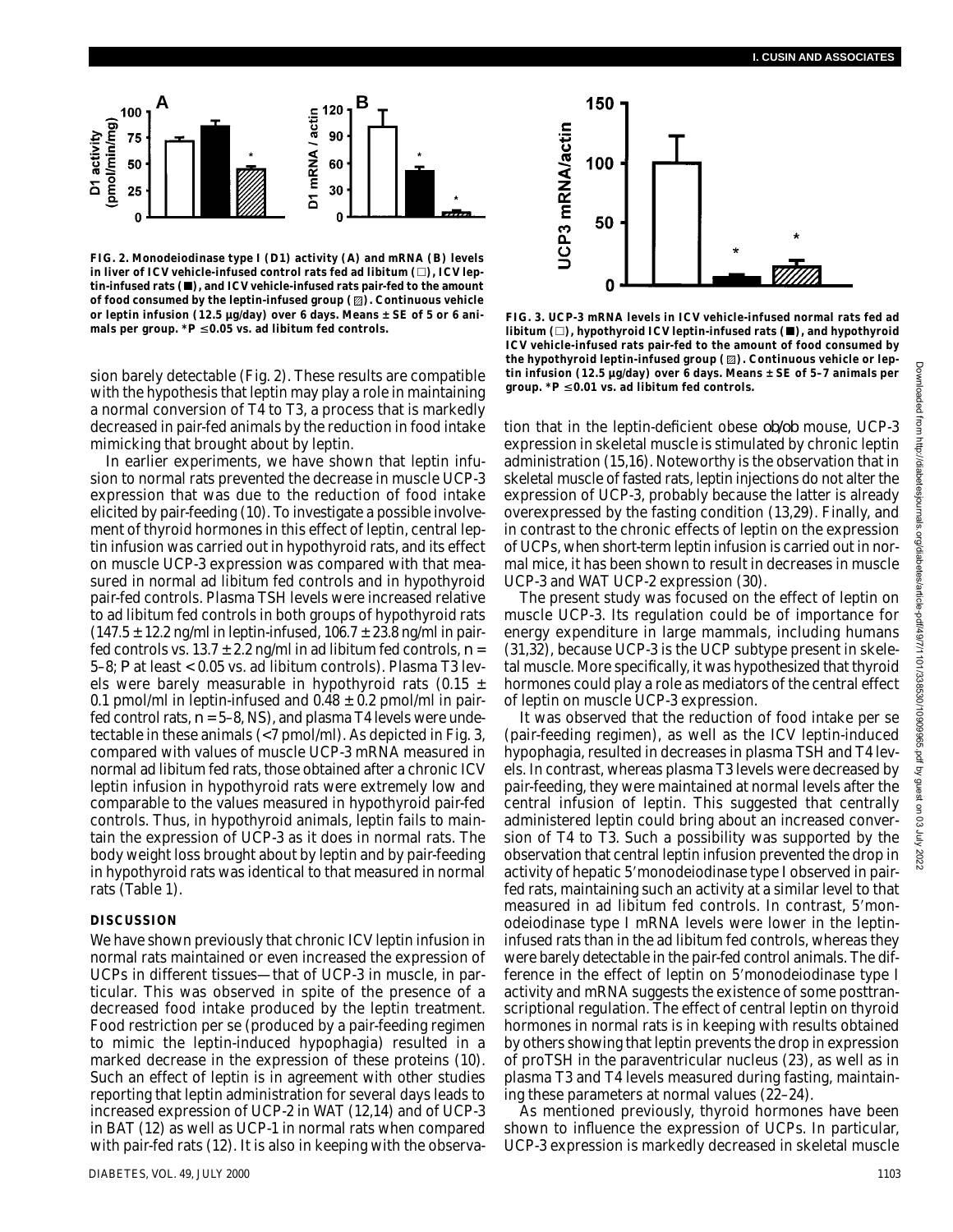in hypothyroid animals (16,17), whereas T3 administration to normal rats produces an increase in muscle UCP-3 expression (17–19). The expression of UCP-2 is also increased by T3 treatment in skeletal muscle, heart, cardiomyocytes, BAT, and WAT (18,20,21,33). Furthermore, administration of an inhibitor of the type II 5'-deiodinase leads to a decreased UCP-1 expression in BAT (34).

These data as well as those of the present study suggest that the maintenance of normal hepatic 5'-monodeiodinase activity and of T3 levels produced by the central administration of leptin (as opposed to the decreases thereof in the pair-fed controls) could be essential for the centrally elicited effects of leptin on muscle UCP-3 expression observed in this and in our previous study (10). This contention is supported by the observation that in hypothyroid rats, the ICV infusion of leptin is not able to maintain or stimulate muscle UCP-3 expression, which remains at a low level similar to that observed in pair-fed rats. Thus, thyroid hormones appear to be necessary for the central action of leptin on muscle UCP-3 expression, although other additional factors could be implicated as well. Among those, the sympathetic nervous system is known to be activated by the presence of leptin in the hypothalamus (35,36), and the effects of leptin on glucose metabolism seem to be dependent on the sympathetic tone (37,38). Also, it has been reported that UCP-3 expression is decreased in BAT when catecholamine synthesis is blocked (39) and is no more responsive to leptin in denervated muscles (30). Free fatty acids represent another candidate that may mediate the central effects of leptin on muscle UCP-3. Indeed, they seem to be important regulators of muscle UCP-3 expression (40,41) as, in fasting, UCP-3 expression in skeletal muscle is increased in correlation with the presence of high plasma free fatty acid levels.

Of note is the observation that leptin is able to decrease body weight in hypothyroid rats as it does in normal animals. The effect of leptin on muscle UCP-3 may therefore be important for preventing the rebound of body weight upon normalization of food intake rather than for the actual leptininduced body weight loss.

In conclusion, the results of the present study strongly suggest that thyroid hormones are among the important mediators of the central effects of leptin on muscle UCP-3 expression. They also suggest that the effects of leptin on energy expenditure may depend on thyroid hormones.

### **ACKNOWLEDGMENTS**

This research has been supported by Grant 3100-053719 from the Swiss National Science Foundation, Bern, Switzerland, and by a grant-in-aid from Novartis AG (Basel, Switzerland). The post-doctoral fellowship of Juha Rouru in Geneva was financed by the Academy of Finland, Helsinki, Finland, Yrjö Jahnsson Foundation, Helsinki, Finland, and Turku University Foundation, Turku, Finland, which are gratefully acknowledged.

We thank Dr. M. Chiesi (Novartis, Basel, Switzerland) for providing recombinant mouse leptin. We are indebted to P. Arboit for excellent technical assistance.

### **REFERENCES**

- 1. Zhang Y, Proenca R, Maffei M, Barone M, Leopold L, Friedman JM: Positional cloning of the mouse *obese* gene and its human homologue. *Nature* 372:425–432, 1994
- 2. Halaas JL, Gajiwala KS, Maffei M, Cohen SL, Chait BT, Rabinowitz D, Lallone RL, Burley SK, Friedman JM: Weight-reducing effects of the plasma protein

encoded by the *obese* gene. *Science* 269:543–546, 1995

- 3. Campfield LA, Smith FJ, Guisez Y, Devos R, Burn P: Recombinant mouse OB protein: evidence for a peripheral signal linking adiposity and central neural networks. *Science* 269:546–549, 1995
- 4. Pelleymounter MA, Cullen MJ, Baker MB, Hecht R, Winters D, Boone T, Collins F: Effects of the *obese* gene product on body weight regulation in ob/ob mice. *Science* 269:540–543, 1995
- 5. Halaas JL, Boozer C, Blair-West J, Fidahusein N, Denton DA, Friedman JM: Physiological response to long-term peripheral and central leptin infusion in lean and obese mice. *Proc Natl Acad Sci U S A* 94:8878–8883, 1997
- 6. Bouillaud F, Weissenbach J, Ricquier D: Complete cDNA-derived amino acid sequence of rat brown fat uncoupling protein. *J Biol Chem* 261:1487–1490, 1986
- 7. Fleury C, Neverova M, Collins S, Raimbault S, Champigny O, Levi-Meyrueis C, Bouillaud F, Seldin MF, Surwit RS, Ricquier D, Warden CH: Uncoupling protein-2: a novel gene linked to obesity and hyperinsulinemia. *Nat Genet* 15:269–272, 1997
- 8. Boss O, Samec S, Paoloni-Giacobino A, Rossier C, Dulloo A, Seydoux J, Muzzin P, Giacobino J-P: Uncoupling protein-3: a new member of the mitochondrial carrier family with tissue-specific expression. *FEBS Lett* 408:39–42, 1997
- 9. Clapham J, Arch J, Harper A, Lister C, Rastan S, Smith S, Abuin A: Phenotypic characterisation of transgenic mice overexpressing human UCP3 (Abstract). *Obes Res* 7 (Suppl. 1):O173, 1999
- 10. Cusin I, Zakrzewska KE, Boss O, Muzzin P, Giacobino JP, Ricquier D, Jeanrenaud B, Rohner-Jeanrenaud F: Chronic central leptin infusion enhances insulin-stimulated glucose metabolism and favors the expression of uncoupling proteins. *Diabetes* 47:1014–1019, 1998
- 11. Rouru J, Cusin I, Zakrzewska KE, Jeanrenaud B, Rohner-Jeanrenaud F: Effects of intravenously infused leptin on insulin sensitivity and on the expression of uncoupling proteins in brown adipose tissue. *Endocrinology* 140:3688–3692, 1999
- 12. Scarpace PJ, Nicolson M, Matheny M: UCP2, UCP3 and leptin gene expression: modulation by food restriction and leptin. *J Endocrinol* 159:349–357, 1998
- 13. Sivitz WI, Fink BD, Donohoue PA: Fasting and leptin modulate adipose and muscle uncoupling protein: divergent effects between messenger ribonucleic acid and protein expression. *Endocrinology* 140:1511–1519, 1999
- 14. Zhou YT, Shimabukuro M, Koyama K, Lee Y, Wang MY, Trieu F, Newgard CB, Unger RH: Induction by leptin of uncoupling protein-2 and enzymes of fatty acid oxidation. *Proc Natl Acad Sci U S A* 94:6386–6390, 1997
- 15. Liu Q, Bai C, Chen F, Wang R, MacDonald T, Gu M, Zhang Q, Morsy MA, Caskey CT: Uncoupling protein-3: a muscle-specific gene upregulated by leptin in ob/ob mice. *Gene* 207:1–7, 1998
- 16. Gong DW, He Y, Karas M, Reitman M: Uncoupling protein-3 is a mediator of thermogenesis regulated by thyroid hormone, beta 3-adrenergic agonists, and leptin. *J Biol Chem* 272:24129–24132, 1997
- 17. Lanni A, Beneduce L, Lombardi A, Moreno M, Boss O, Muzzin P, Giacobino JP, Goglia F: Expression of uncoupling protein-3 and mitochondrial activity in the transition from hypothyroid to hyperthyroid state in rat skeletal muscle. *FEBS Lett* 444:250–254, 1999
- 18. Jekabsons MB, Gregoire FM, Schonfeld-Warden NA, Warden CH, Horwitz BA: T(3) stimulates resting metabolism and UCP-2 and UCP-3 mRNA but not phosphorylating mitochondrial respiration in mice. *Am J Physiol* 277:E380–E389, 1999
- 19. Larkin S, Mull E, Miao W, Pittner R, Albrandt K, Moore C, Young A, Denaro M, Beaumont K: Regulation of the third member of the uncoupling protein family, UCP3, by cold and thyroid hormone. *Biochem Biophys Res Commun* 240:222–227, 1997
- 20. Masaki T, Yoshimatsu H, Kakuma T, Hidaka S, Kurokawa M, Sakata T: Enhanced expression of uncoupling protein 2 gene in rat white adipose tissue and skeletal muscle following chronic treatment with thyroid hormone. *FEBS Lett* 418:323–326, 1997
- 21. Lanni A, De Felice M, Lombardi A, Moreno M, Fleury C, Ricquier D, Goglia F: Induction of UCP2 mRNA by thyroid hormones in rat heart. *FEBS Lett* 418:171–174, 1997
- 22. Ahima RS, Prabakaran D, Mantzoros C, Qu D, Lowell B, Maratos-Flier E, Flier JS: Role of leptin in the neuroendocrine response to fasting. *Nature* 382:250–252, 1996
- 23. Legradi G, Emerson CH, Ahima RS, Flier JS, Lechan RM: Leptin prevents fasting-induced suppression of prothyrotropin-releasing hormone messenger ribonucleic acid in neurons of the hypothalamic paraventricular nucleus. *Endocrinology* 138:2569–2576, 1997
- 24. Surmely JF, Voirol MJ, Stefanoni N, Assimacopoulos-Jeannet F, Giacobino JP, Jequier E, Gaillard RC, Tappy L: Stimulation by leptin of 3H GDP binding to brown adipose tissue of fasted but not fed rats*. Int J Obes Relat Metab Disord* 22:923–926, 1998